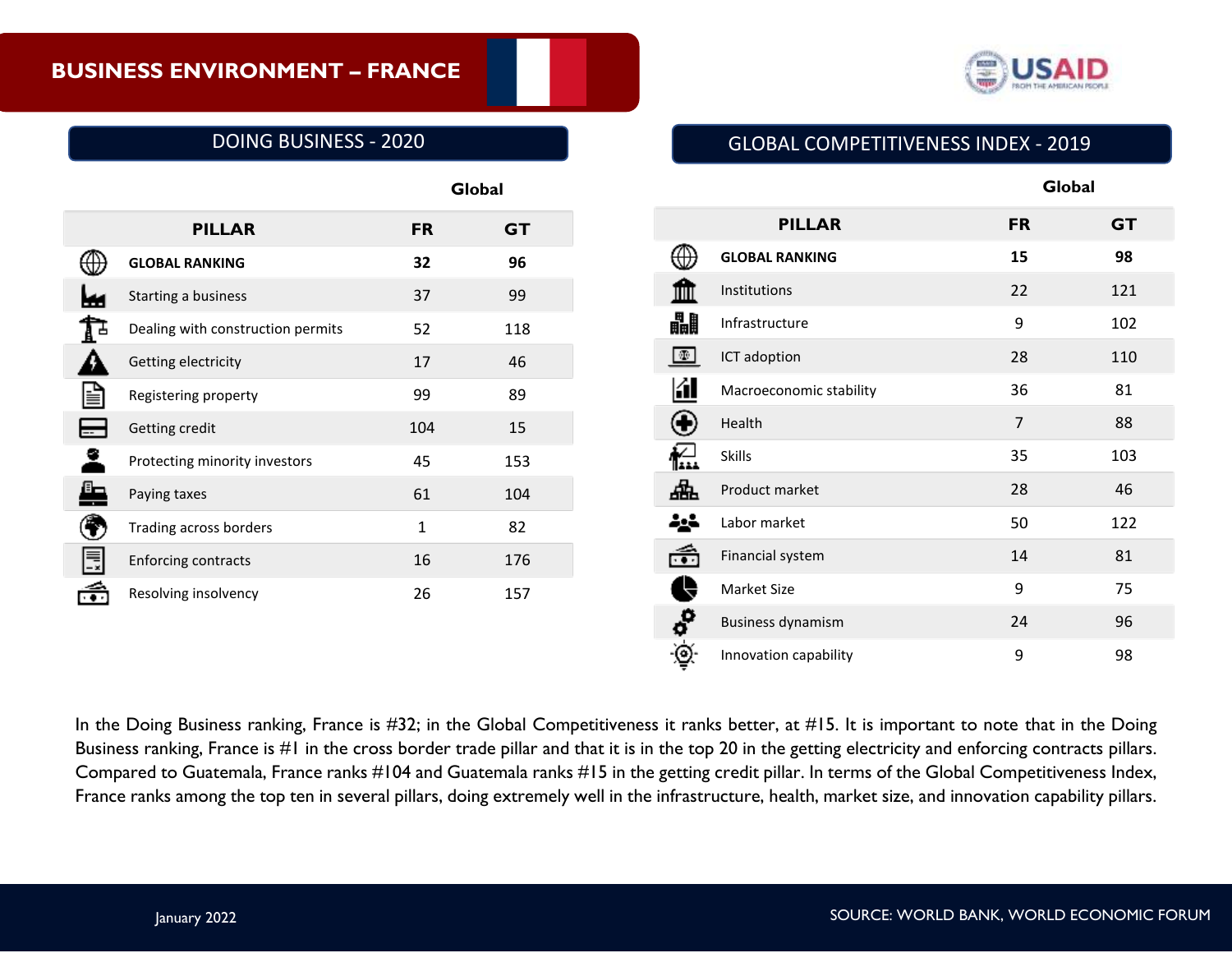

## INVESTMENT PROJECTS 2021

# **321** Investment Projects in France From January 2021 to November 2021

# **Investment Sources**



#### **Investment Sectors**



### **Italy**  $s$ Spain China **Singapore** Belgium Japan Israel Sweden Denmark Ireland Others Software & IT **Business services** Transportation and storage **Financial services Consumer goods Food and beverages Communications**

**United States** Germany United Kingdom Canada **The Netherlands** Switzerland

- **Industrial equipment**
- Renewable energy
- Real estate
- Others

There were 588 investment projects undertaken by France in other countries from January to November 2021, and they are disaggregated as follows:





#### **Investment Sectors**



Software & IT

- **Business services**
- Transportation and storage
- **Renewable energy**
- **Communications**
- **Financial services**
- Food and beverages
- **Consumer products**
- **Electronic components**
- **Industrial equipment**
- Non-automotive OEM
- Chemicals
- **Construction materials**
- Real estate
- Others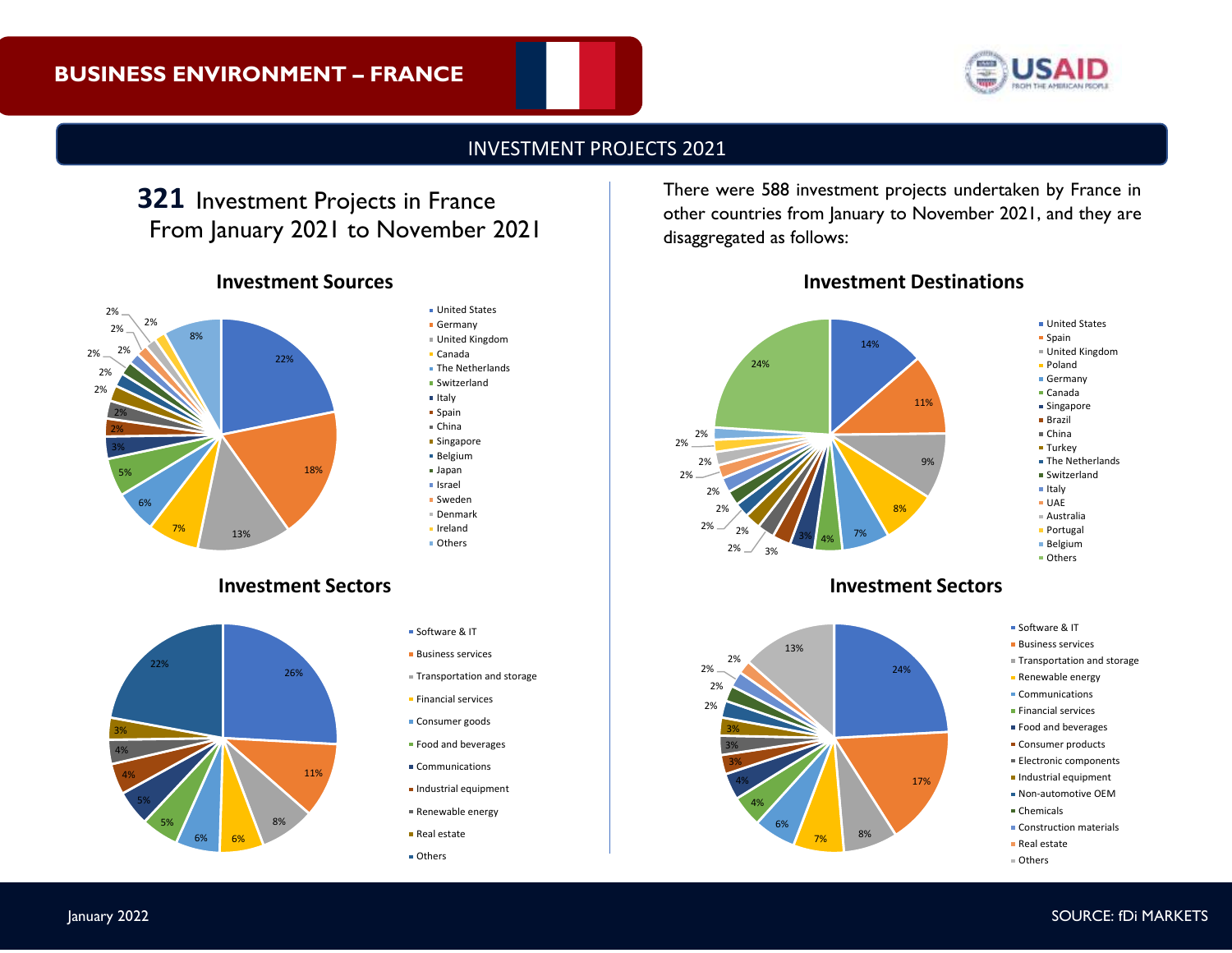

# INVESTMENT SIGNS 2019 - 2021

# **Investment Sources** 178 Signs of Investments Destined for France From January 2019 to December 2021

45%



9%

8%

5% 3% 3% 3%

24%

### United Kingdom **United States** Spain **Germany** Switzerland Belgium **The Netherlands** ■ Italy Canada ■ Sweden Portugal Denmark Poland China Rumania **Others Investment Sectors Software & IT Food and beverages**  $F$  Financial services **Consumer goods** Automotive OEM

- Real estate
- **Health**
- **Others**

**178** From January 2019 to October 2021, there have been around 437 signs of investments originating in France.





# **Investment Sectors**

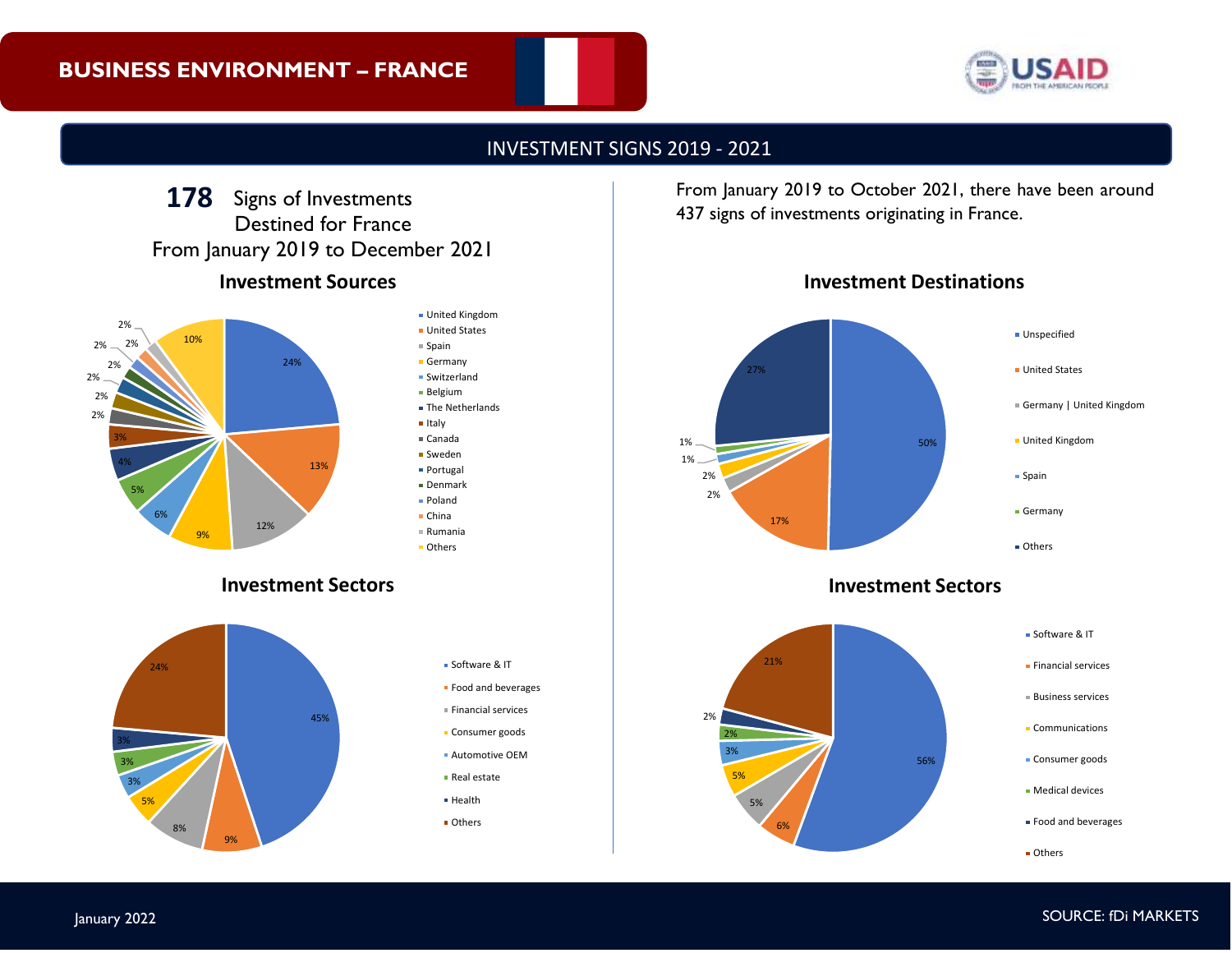

The Central Bank of France made adjustments to GDP-growth forecasts for 2022. They foresee that 2022 growth will reach 3.6%. The economy was forecast to grow by 1.9% in 2023; however, with the adjustments made, it was increased to 2.2%. They foresee that, due to the new wave of COVID-19, a slowdown in growth will occur in the first months of 2022, but they expect that it could recover immediately.

Growth for the year 2021 remains at 6.7%, after the contraction of 8% in 2020 due to the effects of the pandemic.

#### **Industrial Production Index**

The Industrial Production Index measures the evolution of the economic activity of the different branches of industry month by month. The following graph shows that, in the months of March and April 2021, this index started to recover, reaching 44.9 in April. However, in the following months there was a downward trend, falling into negative values in October 2021, to -0.4. From June 2021 onwards, the monthly evolution of this index has remained below 7.



# THE ECONOMY IN FRANCE **THE PANDEMIC SITUATION IN FRANCE**

In the last days of December 2021, France had a spike in COVID-19 Omicron cases. Over the Christmas weekend, cases reached more than 100 thousand per day and about 84 deaths were reported.

At the end of 2021, France announced new measures to fight the spread of the Omicron variant. The following are some of the new measures that were adopted:

- Vaccination: An extensive vaccination campaign was undertaken with the aim of preventing severe forms of COVID-19 from occurring.
- Curfew: A curfew was imposed in certain areas of the country.
- Face masks: "The obligation to wear a mask, already required in all indoor spaces, will be expanded and will be better observed, in particular in all city centers", said Prime Minister Castex, who specified that "the prefects will adapt the measures".
- Teleworking: Teleworking will be mandatory whenever possible, at least three days per week.
- Consumption and health passport: The health passport will only be available for people who are fully vaccinated starting on January 15. For those who have not been vaccinated, negative COVID-19 tests will not be valid.
- Recreational activities: Standing concerts, consumption of food and beverages in cinemas, theaters, sports facilities, and public transportation are prohibited.

This will remain in effect for three weeks as of January 3, 2022, after which further measures will be discussed.